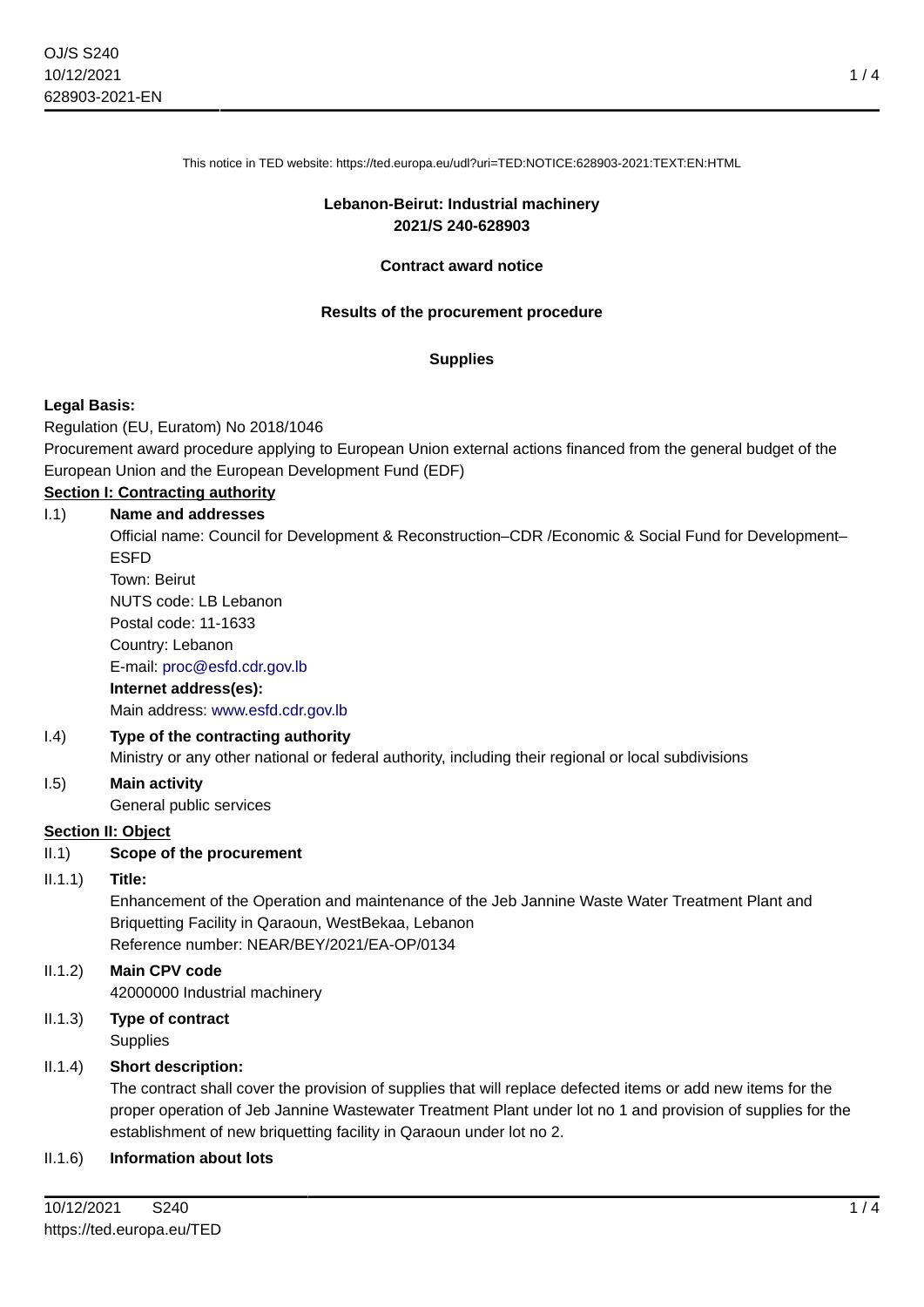2 / 4

|          | This contract is divided into lots: yes                                                                                                                                                                                    |
|----------|----------------------------------------------------------------------------------------------------------------------------------------------------------------------------------------------------------------------------|
| II.2)    | <b>Description</b>                                                                                                                                                                                                         |
| II.2.1)  | Title:<br>Jeb Janine Waste water treatment plant<br>Lot No: 1                                                                                                                                                              |
| II.2.2)  | <b>Additional CPV code(s)</b><br>45259100 Wastewater-plant repair and maintenance work                                                                                                                                     |
| II.2.3)  | <b>Place of performance</b><br>NUTS code: LB Lebanon<br>Main site or place of performance:<br>Lebanon (Mediterranean Region)                                                                                               |
| II.2.4)  | <b>Description of the procurement:</b><br>Supplies for the maintenance of Jeb Janine Waste water treatment plant, West Bekaa, Lebanon                                                                                      |
| II.2.5)  | <b>Award criteria</b>                                                                                                                                                                                                      |
|          | Price                                                                                                                                                                                                                      |
| II.2.11) | <b>Information about options</b><br>Options: no                                                                                                                                                                            |
| II.2.13) | <b>Information about European Union funds</b><br>The procurement is related to a project and/or programme financed by European Union funds: yes<br>Identification of the project:<br>Financing agreement: ENI/2017/040-299 |
| II.2.14) | <b>Additional information</b><br>Please consult the procurement documents available at the address indicated in Section I.3.                                                                                               |
| II.2)    | <b>Description</b>                                                                                                                                                                                                         |
| II.2.1)  | Title:<br>New briquetting facility in Qaraoun<br>Lot No: 2                                                                                                                                                                 |
| II.2.2)  | <b>Additional CPV code(s)</b><br>42000000 Industrial machinery                                                                                                                                                             |
| II.2.3)  | <b>Place of performance</b><br>NUTS code: LB Lebanon<br>Main site or place of performance:<br>Lebanon (Mediterranean Region)                                                                                               |
| II.2.4)  | <b>Description of the procurement:</b><br>Supplies for the establishment of new briquetting facility in Qaraoun                                                                                                            |
| II.2.5)  | Award criteria<br>Price                                                                                                                                                                                                    |
| II.2.11) | <b>Information about options</b><br>Options: no                                                                                                                                                                            |
| II.2.13) | <b>Information about European Union funds</b><br>The procurement is related to a project and/or programme financed by European Union funds: yes<br>Identification of the project:<br>Financing agreement: ENI/2017/040-299 |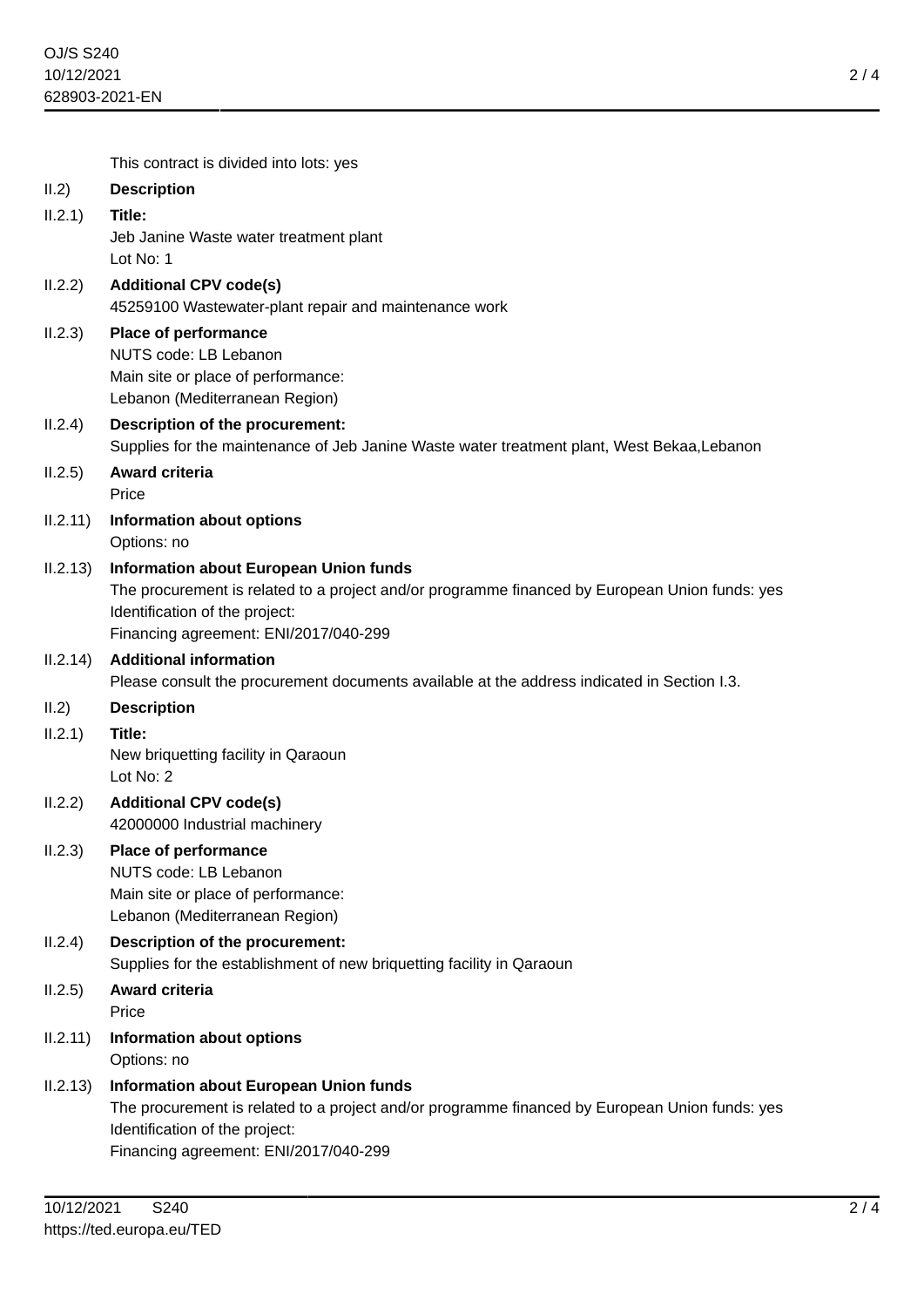### II.2.14) **Additional information**

Please consult the procurement documents available at the address indicated in Section I.3.

## **Section IV: Procedure**

### IV.1) **Description**

IV.1.1) **Type of procedure** Open procedure

#### IV.1.3) **Information about a framework agreement or a dynamic purchasing system**

IV.1.8) **Information about the Government Procurement Agreement (GPA)** The procurement is covered by the Government Procurement Agreement: no

### IV.2) **Administrative information**

IV.2.1) **Previous publication concerning this procedure** Notice number in the OJ S: [2021/S 147-390033](https://ted.europa.eu/udl?uri=TED:NOTICE:390033-2021:TEXT:EN:HTML)

### IV.2.8) **Information about termination of dynamic purchasing system**

IV.2.9) **Information about termination of call for competition in the form of a prior information notice**

### **Section V: Award of contract**

**Lot No:** 1 **Title:** Jeb Janine Waste water treatment plant A contract/lot is awarded: no

### V.1) **Information on non-award**

### **The contract/lot is not awarded**

No tenders or requests to participate were received or all were rejected

## **Section V: Award of contract**

**Contract No:** 2

**Lot No:** 2

**Title:**

New briquetting facility in Qaraoun

A contract/lot is awarded: no

# V.1) **Information on non-award**

**The contract/lot is not awarded**

No tenders or requests to participate were received or all were rejected

# **Section VI: Complementary information**

- VI.3) **Additional information:**
- VI.4) **Procedures for review**
- VI.4.1) **Review body**